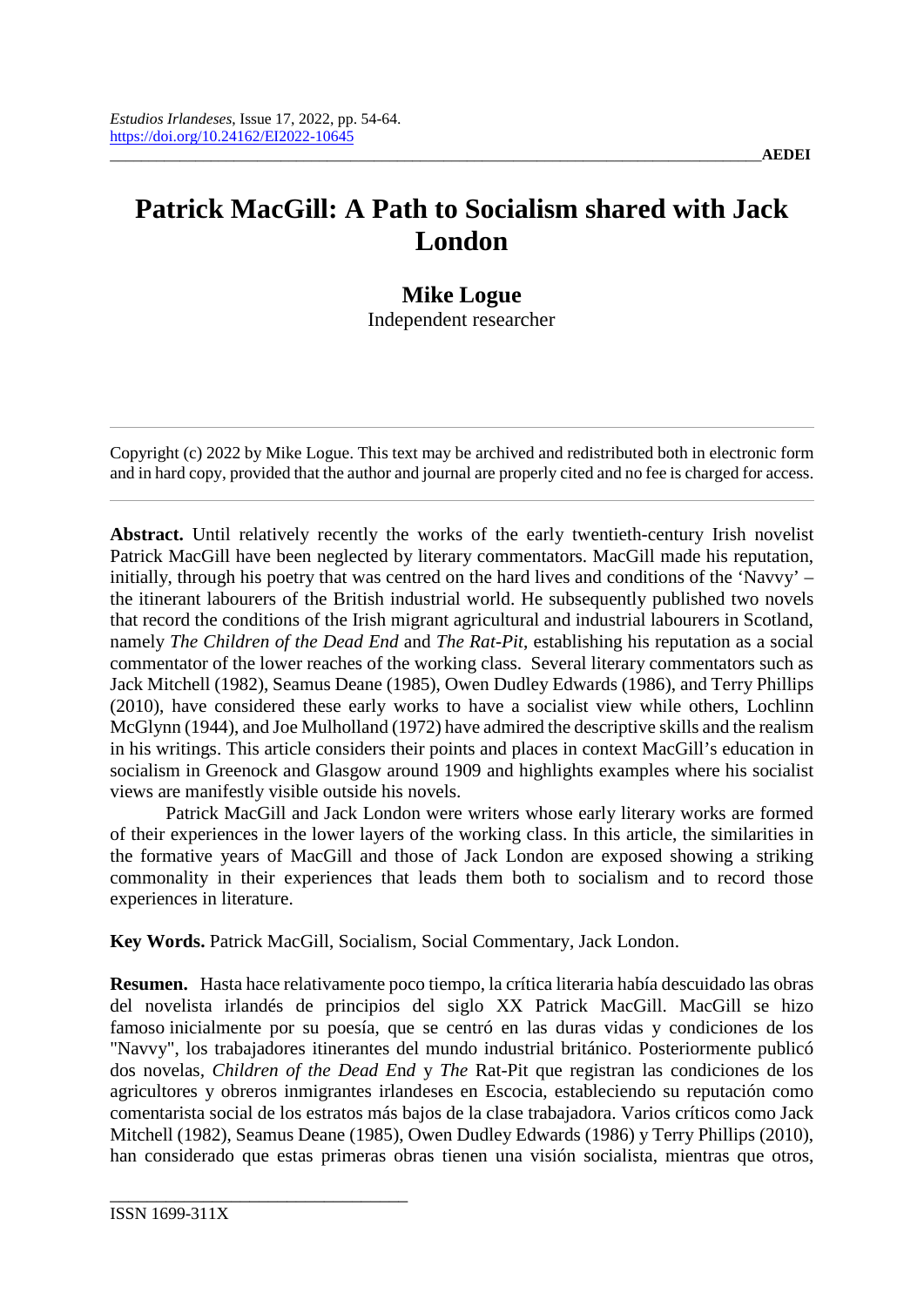Lochlinn McGlynn (1944) y Joe Mulholland (1972) han admirado las habilidades descriptivas y el realismo en sus escritos. Este artículo contextualiza la educación de MacGill en el socialismo en Greenock y Glasgow alrededor de 1909 y muestra ejemplos en los que sus puntos de vista socialistas son manifiestamente visibles fuera de sus novelas. También se exponen las similitudes en los años formativos de MacGill y de Jack London mostrando un nexo de unión que lleva a ambos tanto al socialismo como a plasmar esas vidas de las clases más bajas de la sociedad en sus obras.

**Palabras clave.** Patrick MacGill, socialismo, comentario social, Jack London.

Patrick MacGill was born in late December 1889 in the township of Glenties, County of Donegal. His parent were smallholders/crofters in this remote rural area. He completed his schooling at the age of ten, he tells us in his autobiographical work *Children of the Dead End (1915)*, after only three years of learning, he immediately was then working with his father on the family and on neighbours' small holdings. The next significant period in his life, as he recorded himself, was his time from the age of twelve as a hired agricultural worker, following the path of others from poor rural (catholic) Donegal through the hiring fair at Strabane, working on the richer (protestant) farms in County Tyrone with the imperative to send most of the hiring fee home at the end of the season, usually six months. He was expected to get himself hired for the next six months following, and so it was expected to continue, as it was for all the boys and girls sent out from Donegal. MacGill expressed his bitterness at this exploitation of a child in his autobiographical works. There was an alternative to this local *modus operandi* which was to go with an agricultural working gang to Scotland, this he did though the conditions were not improved from his working in Tyrone, and his resentment continued. By the age of fourteen and a half he was working in Scotland. At the end of his first working season, he gambled his earnings away, we are told in his autobiography, and too ashamed to return home to Donegal without money, he stayed in Scotland. After a time, he was hired to a farm finishing there at the end of May 1906. There followed a period as a tramp and itinerant labourer eventually coming to the engineering works at Kinlochleven, a remote area of Scotland, where the construction of a dam and factory was in progress. While working at Kinlochleven, MacGill started to write stories/articles on his working life sending them to newspapers. Most of the engineering works at Kinlochleven had finished by the autumn of 1908, as recorded by Gregor and Crichton in *From Croft to Factory* (1946), with the factory going into production in February 1909. MacGill then made his way to Glasgow/Greenock and found work on the Caledonian Railway where he remained for an estimated period of two and a half years. At this point in his life, MacGill was nineteen years of age and he had already been working manually for eight years, (nearly half his life), on the family small holding, as hired hand on the farms of Tyrone, as an agricultural gang worker on the farms of West of Scotland, and as a navvy on the works at Kinlochleven.

The neglect of Patrick MacGill by literary commentators was, in the opinion of Lochlinn McGlynn, "The penalty for writing well about Ireland", It was that "he had ceased to belong to it" [Ireland] *The Bell* (1944 Vol IX : 31). McGlynn believed MacGill was deemed to be a victim of his literary success. The attraction of MacGill's prose for McGlynn was in the familiarity of the landscapes, towns and villages described, having had a shared background in the same valleys of Donegal. As for myself, an attachment to MacGill comes through familiarity with the background of his descriptions of the works at Kinlochleven, this being my home village. For all that, McGlynn has praise for the lyrical depictions of Donegal, he attributes MacGill as an Irish realist writer, "he was the fore-runner of O' Flaherty (Liam) and O' Donnell (Peadar) and the other (Irish) realists" (1944: 37).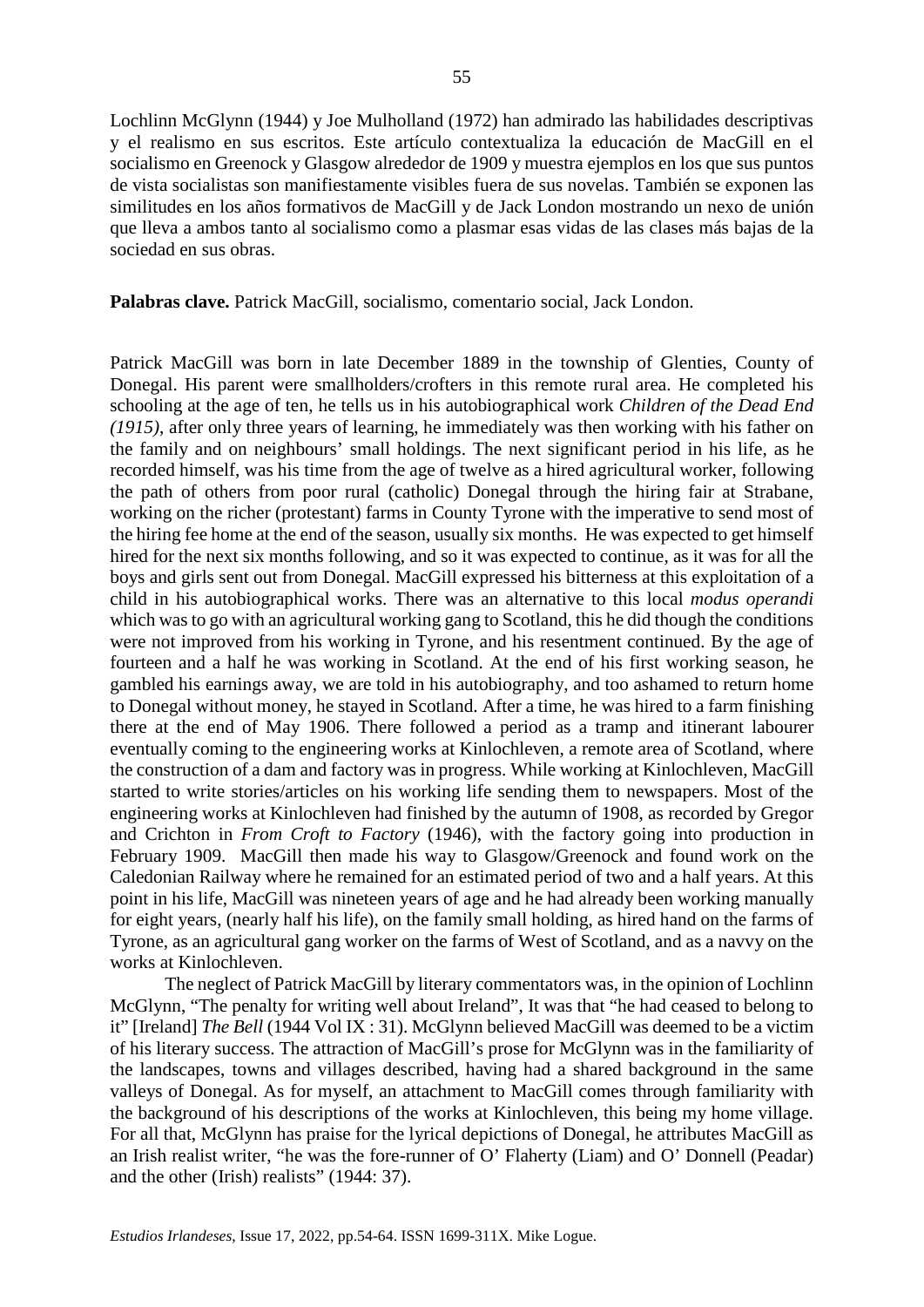The realism that MacGill displayed in his prose can be and is seen in his lyrical descriptions of his people and their lives, records McGlynn. The article then includes the text of a MacGill description of the children of the house waiting for sleep, listening to the winds, and watching the moon…" this is simple reporting, but it is very real. The children of the Glen are just like this" (1944: 36). For McGlynn, the realist writer MacGill encloses realism in the lyrical and romantic descriptions of his countryside and its people and not solely, as might be expected, in the realism of MacGill's descriptions of itinerant life, as in *The Children of the Dead End* and *The RatPit.*

The realism in MacGill's language and in his descriptive skills are also admired by Professor Joe Mulholland who records, "his novels contain some of the most striking prose written by an Irishman in this century" (twentieth century that is) in his article *Patrick MacGill: The Birth of a Legend* (1972: 35). Mullholland also considers the language to be "incisive and hard-hitting" (1972: 33).

"It is perhaps this incisive and hard-hitting language employed in MacGill's poetry *Songs of a Navvy* that the working socialists took to themselves", reports Mulholland, that the verses were recited, known by heart, and used extensively in pamphlets and journals. (1972: 32). The admiration between the working socialists and MacGill can be seen to be mutual in the action of MacGill during the Thames Iron Works strike of 1911 where it was reported in the *Daily Express*: 29 November 1911 that MacGill's poem *The Men of the Thames* was read out during the Great Express Meeting at Greenwich demanding a warship be built on the Thames*. The Daily Express* was leading a petition to the First Sea Lord of the Admiralty, at the time Winston Churchill, requesting that a contract for a new warship be placed with the shipyard. The poem was also printed in that edition of the *Daily Express*, MacGill later provided a companion poem *Back to Work* for a *Daily Express* edition of 31 December 1911 when the strike was concluded. It is clear from this action that MacGill's sympathies lay with the working people in that he provided active support to a socialist cause. I should report, however, that MacGill's effort proved to be fruitless, a contract was not awarded to Thames Iron Works and the company closed in 1912.

Where earlier commentators (the few that there were) focussed on MacGill's lyrical remembrances of Donegal and its people and for his decrying of the clergy, the landowners, and merchant class for exploitation of the people. More recent commentators have recognised the socialist theme in his works, specifically in his early novels *Children of the Dead End* and the *RatPit* and have added, as Mulholland has, some perspective and context to his socialism.

Although MacGill had read Karl Marx and other socialist treatises, Mulholland proposes that "his kind of socialism was rooted in his own hatred of injustice rather than in a deep knowledge or understanding of socialist theory". (1972: 33). His war, Mullholland tells us, "Was not in fact with all priests and all capitalists […] What he did was pit his strength against the exploitation of the common people's ignorance and (their) defencelessness by those in a position to control their lives". (1972: 33).

A more political commentary can be seen in *Early Harvest: Three Anti-Capitalist Novels Published in 1914*, (1982) given by Jack Mitchell, identifying three works he categorises as anti-capitalist, which appeared and barged into the mainstream of the English novel, *The Ragged Trousered Philanthropists* by Robert Tressell, *The Children of the Dead End* by Patrick MacGill, and *Gillespie* by John Macdougall Hay. "All three helped, to a varying degree, to lay the foundations for a new departure in realism." (1982: 67). Perhaps it would be an appropriate comment to note that the authors whose works barged into the mainstream of the English novel were two ex-patriot Irishmen, Tressell, MacGill, and a Scotsman: Hay. Does this say something about English novelists writing at the time? Perhaps the commentary on the social conditions was more in the social document or reportage class of writing, in the recording/reportage of social conditions as in *The Children of the Abyss* by Jack London, rather than in novel form.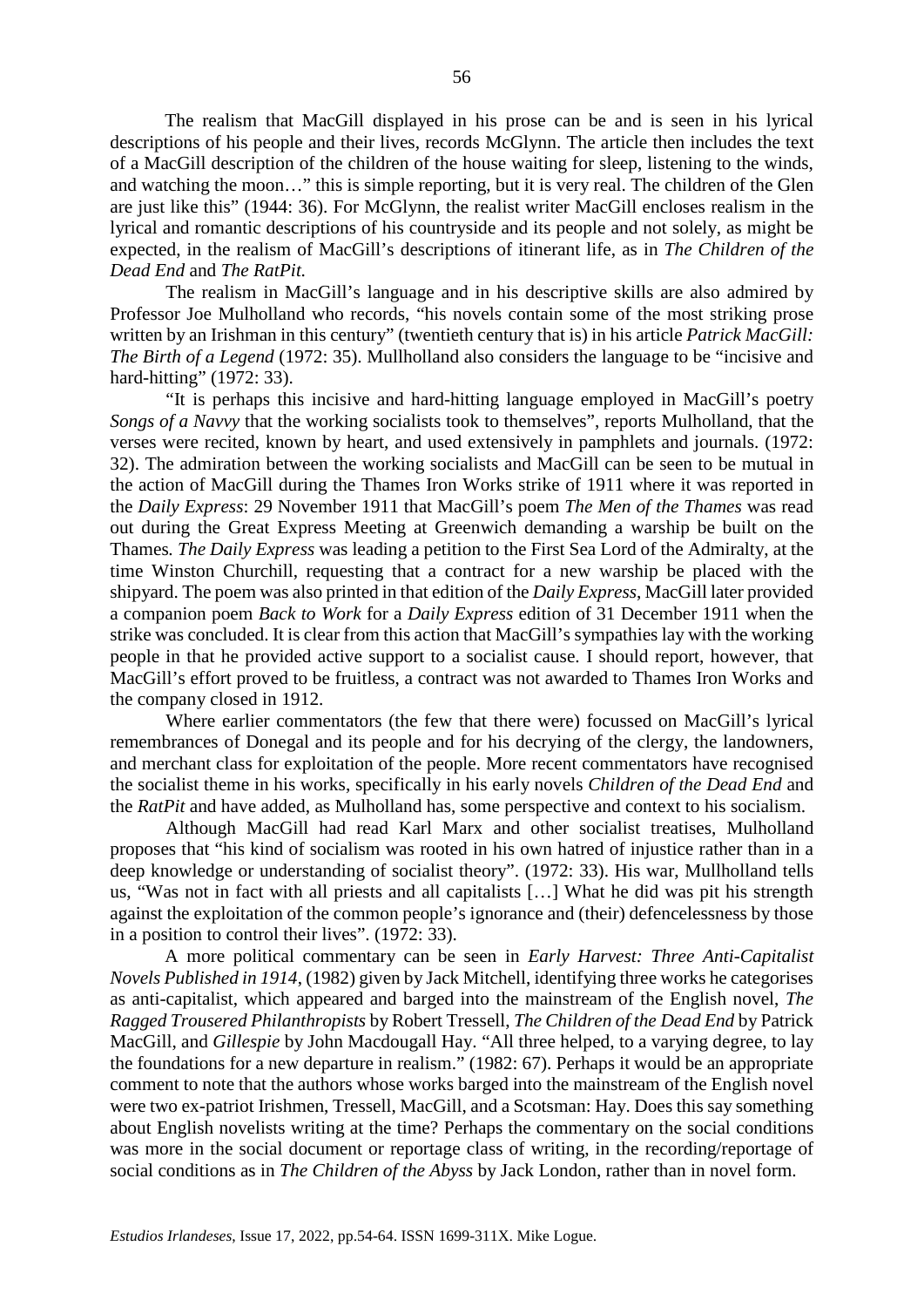However, MacGill is found wanting in the eyes of Mitchell as a commentator or analyst of the class struggle, whilst lauding the "gift of the revolutionary writer to make ordinary and worn words appear fresh and meaningful." (1982: 77) He declares the struggle depicted in MacGill's writings as to be of "the world of middle-class values, which MacGill rejects, is not [...] contrasted morally with that of the working class as such, but with that of the social outcasts." (1982: 79) He continues, "tends towards a contrast between the outcasts on the one hand and the whole of society on the other" (1982: 79). The tendency to sentimentalise is stated as being "ominous" (1982: 79). These criticisms by Mitchell should be seen in light of MacGill's intentions, those being to record the conditions of the social outcasts of his experiences, the itinerant labourers of the TattieHowkers<sup>[1](#page-3-0)</sup> and the itinerant world of the Navvy and their struggles against society, as MacGill writes in the Foreword to *The Children of the Dead End* (1967), "I have endeavoured to tell of the life of the navvy; the life he leads, the danger he dares, and the death he often dies" and further, " Norah Ryan's painful story shows the dangers to which an innocent girl is exposed through ignorance of the fundamental facts of existence".

In his commentary, Mitchell places MacGill's socialism as a sentimental  $ILP<sup>2</sup>$  $ILP<sup>2</sup>$  $ILP<sup>2</sup>$  brand of socialism, a variation on Christianity, having rejected Marx in favour of humanist or British socialism. This opinion can be confirmed in the writings of MacGill in the chapter: *Books*: *Children of the Dead End* (1967: 136-45) where MacGill records his encounters with socialism on his Sunday afternoons, he describes the socialist speakers as preaching, looking upon the socialist speakers as men who had an earnest desire for justice, he further articulates this belief:

All around me were social injustices, affecting the very old and the very young as they affected the supple and the strong. Social suffering begins at any age, and death is often its only remedy. That remedy is only for the individual; the general remedy is to be found in Socialism. Industry, that new inquisition, has thousands on the rack of profit; Progress to millions means slavery and starvation. (1967: 139-40)

This period in Greenock and Glasgow 1909-11, where MacGill was working, are the years preceding the period that historians would label as 'Red Clydeside' 1910-30.

The leading socialist organisers and speakers of those times were Scottish and ILP leaders: James Maxton (credited with being an aficionado of MacGill's poetry), Emanuel Shinwell, John Maclean, David Kirkwood, John Wheatley, and Tom Johnston all of whom would, within ten years, be elected Members of Parliament representing socialist views in the Labour Party.

We are told also that Marx's *Capital*, though more logical, did not appeal to MacGill or appealed to him the least, and that Henry George's *Progress and Poverty* did appeal, at least more than Marx. (MacGill 1967: 140) George's philosophy proposed that the roots of poverty were held in the increasing values of land, and thus the increasing rent of land increased the costs for enterprises and thus reduced the amount of money available to pay wages. He proposed an annual land value tax to stabilise and to stem the increases in land value and to hence stabilise the costs for enterprise, which would thus make more money available for wages. George's generally humanist views were reportedly held in great esteem by Leo Tolstoy, who devoted the final years of his life to George's principles, and were also esteemed by Winston Churchill, Bertrand Russell, and Aldous Huxley amongst others.

Thus, you might characterise MacGill's socialism as Scottish in nature and holding the views of the ILP, a Christian / Humanist view allied with, perhaps, the idealism of his youth, he, being about 19 years of age at the time of working in Greenock.

<span id="page-3-0"></span><sup>&</sup>lt;sup>1</sup> Scottish dialect: potato diggers.

<span id="page-3-1"></span><sup>2</sup> Independent Labour Party.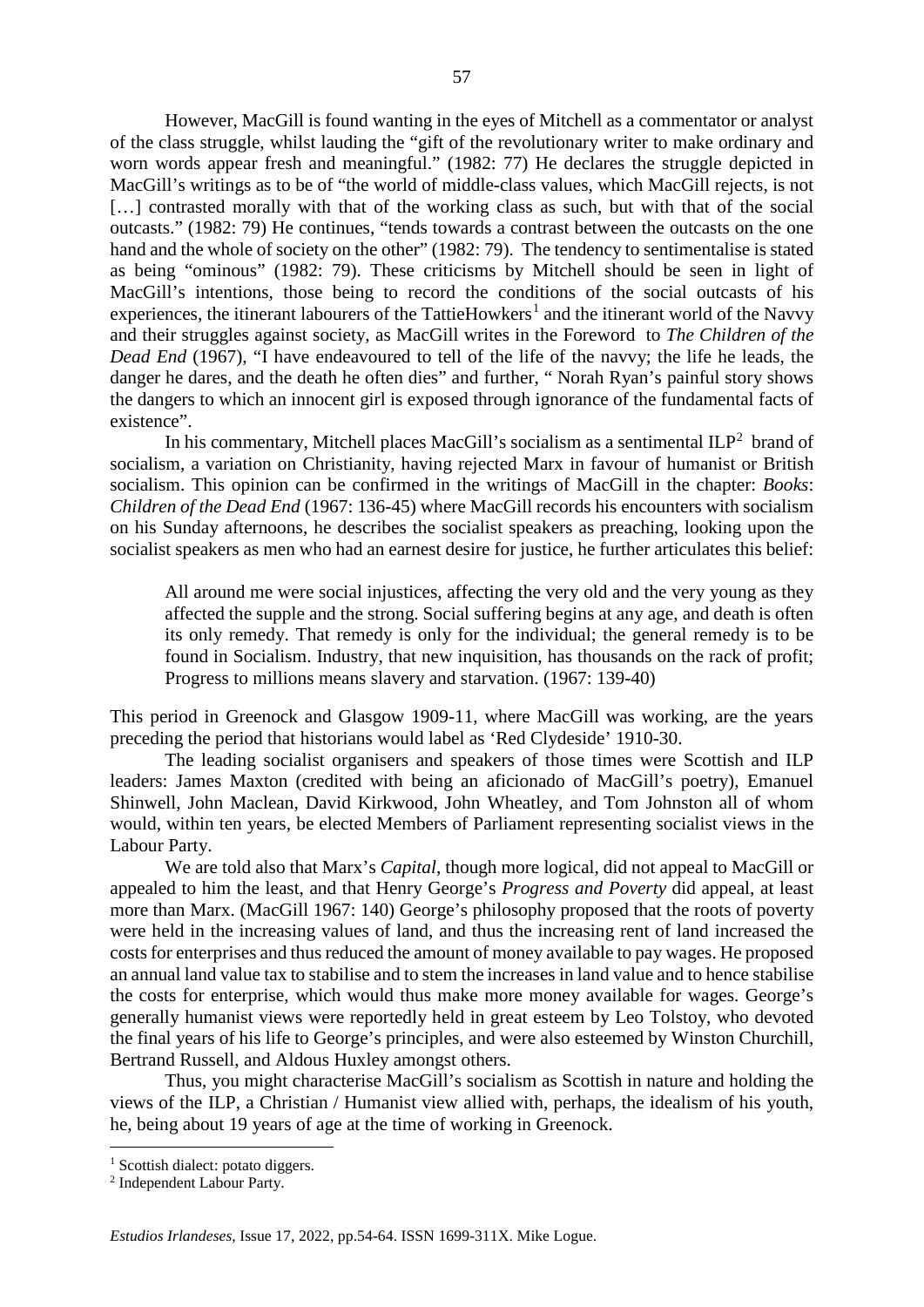In placing MacGill's works in the context of Irish Literature Seamus Deane in his article *Extremes* in London Review of Books, (1985) comments that "MacGill's stereotyped lyricism and outright, if not outraged, realism was a potent blend" (1985 np) when set against the Irish Literary Revival as represented by Synge and Joyce. He notes also that, despite a tendency to melodramatise rather than analyse, "the melodrama is not exploited for its own sake: it is the vehicle for MacGill's socialism, tempering his anger at injustice with a sympathy for the victims of it" […] "It is the rage against society, who of course are ordinary people, the housewife who will not give a starving beggar a crust of bread or the clergyman who sets his dog on the man who seeks help for a dying friend " (1985 np). This anger against society was also recognised by Mitchell. It should also be said, however, that a point of note in Deane's article is how realist writers such as MacGill and later Irish writer Peadar O'Donnell, both socialists, who wrote about people who must migrate to Scotland and England for seasonal work labouring on the land or on building sites, were not considered to be novelists.

A summary on MacGill's socialism is probably best given by Terry Phillips in *Wisdom of Experience: Patrick MacGill's Irishness Re-assessed*, where the themes recognised by earlier commentators are. "His Socialism is based always on personal experience and lacks analytical sophistication […] he finds little interest in abstract ideas but finds great interest in his fellow human beings" (2010: 33).

These are then, the principles MacGill carried with him to London when he accepted to work on the editorial team of the Daily Express, the offer being based on previous articles he had written and the success of his first publication *The Gleanings of a Navvy's Scrapbook*. During his time working for the Express he encountered, at some point, the Reverend Sir John Neale Dalton, canon of St George's Chapel at Windsor. He was offered a post in the library of Windsor Castle translating Middle Age Manuscripts. This provided him with the address of 4 The Cloisters, Windsor that decorates the small amount of correspondence currently available in libraries, prior to MacGill volunteering for army service in 1914.

In London there were literary links to the Fabian Society, the intellectual view of Democratic Socialism, whose members espoused gradualism and reformist efforts as agency for social change, as opposed to revolutionary means of say British Socialist Party. The theories of Henry George were respected within the Fabians, which would have been in line with MacGill's sensibilities of a humanist socialism, the main difference between MacGill and the Fabian position would have been his direct experience as against their more theoretical position. Fabian society members who would have been known to MacGill, were George Bernard Shaw, H. G. Wells, St John Ervine, and Hugh Dalton (son of Canon Dalton and a future Labour government minister), and G. K. Chesterton. We know that Patrick MacGill is not included in the membership list of the Fabian Society. MacGill would have been amid discussions and views that generally complemented his own views on socialism. Within such social circles, friendships were made and were retained with like-minded souls, it is reported in *the Dundee Courier* of 29 October 1923, on the christening of Patrick MacGill's twin daughters Ursula and Patricia, that the godfathers are St. John Ervine (playwright and biographer) and G. K. Chesterton (novelist), both were members of the Fabian Society and of a Democratic Socialist view. This might be seen as some evidence of MacGill's socialist views being maintained despite the great literary successes of the 10 years preceding the christening, and his absorption by English middle-class society.

While many commentators have given their views on the points where MacGill's early socialism is visible in his writings, there is also available a small amount of correspondence where MacGill is direct in his terms that can be deemed to be socialist. The correspondence relates to exchanges concerning his books of verse, at this point, for all of correspondence, the address is 4, The Cloisters, Windsor suggesting a period from 1912 to 1914 when he was employed by Canon Dalton: the text of such a letter is below: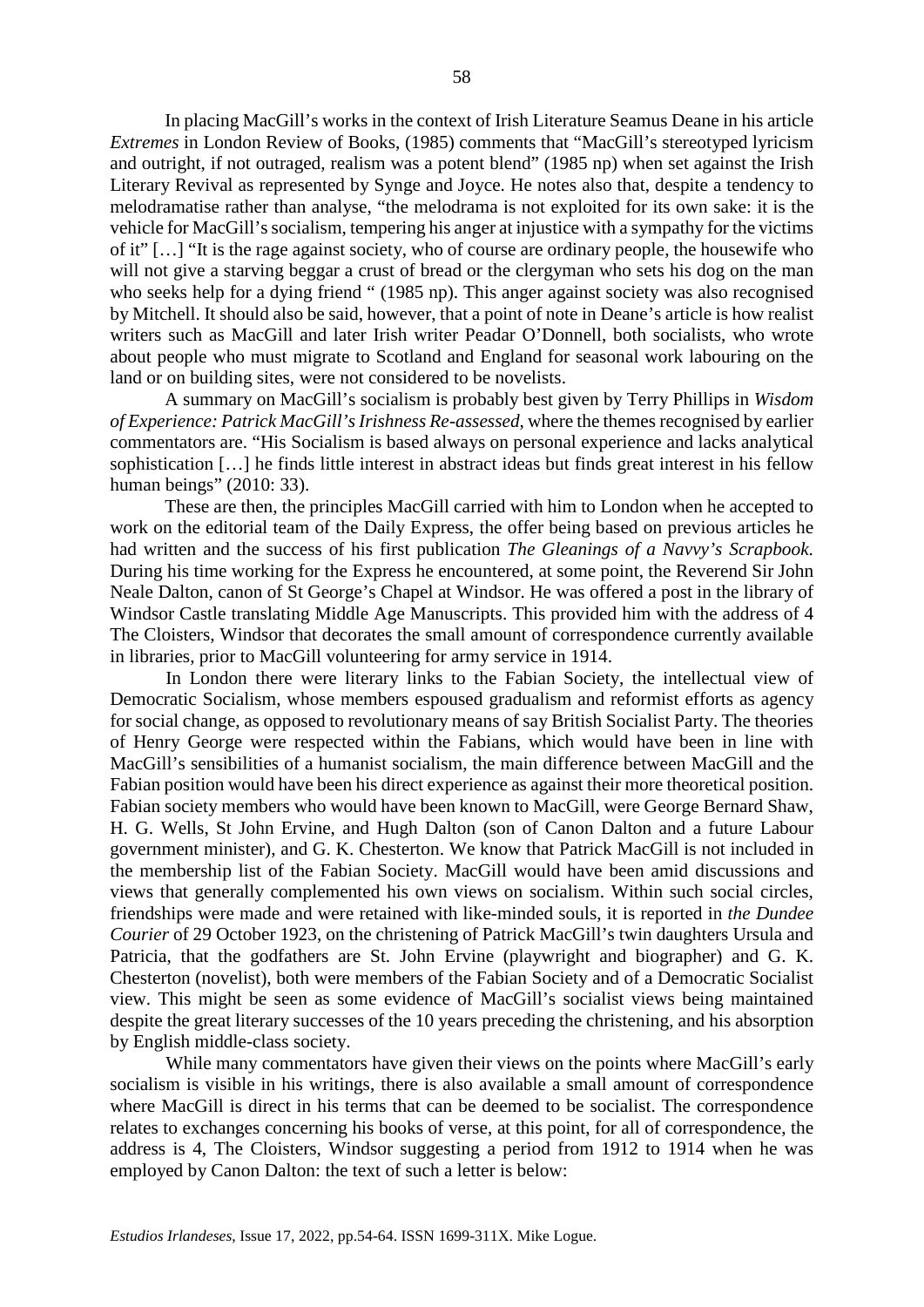Dear Comrade,

I've signed the paper re. Tolstoy and sent it along. I hope the good object will be obtained, but I'm afraid "the things that should be" are long in coming in the land of the Czar. I beg to enclose a copy of my new book as a present. You'll find it on top of the 6 others which you can have for the benefit of the branch of B.S.P.<sup>[3](#page-5-0)</sup> at the usual trade terms 4/6 per ½ doz sale or return. I suppose financially it will not be very strong (your branch). The S.D.P.<sup>[4](#page-5-1)</sup> to which I belong in Greenock is and was always in a struggling way, which I think is one conspicuous sign of the Cause. But the great spirit more than recompenses. I was employed for 3 months on the London Daily Express. When I say it's owned by Pearson you'll understand how glad I was to leave. I have now a job here translating and copying old English mss of the 13th century, a job in which I'm much interested. I'm not to blame however for my surroundings as one must work somewhere, and I've induced my master (?) to read The Clarion. He's not a bad sort, but belongs to the class which sooner or later have to go. Yours fraternally,

Patrick MacGill.

(Donegal County Library – Letterkenny)

The general tenor of the letter is all socialism, the terms of salutation and of communication style, sympathising with his correspondent on the state of branch finances, with comment on his "master's" class, which will have to go. This is the most articulate letter available, in terms of socialist content, the few other notes that are available have similar salutations, with short content to the point of terseness regarding sending and ordering of copies of his books of verse.

Socialism for MacGill, we should accept, was a matter of fighting the social injustices, a Christian/ Humanist view that had grown out of his experiences of life with the social outcasts, the itinerant class, those below the working class. He articulated this view through his verses and particularly in his early novels *The Children of the Dead End* and *The Rat-Pit,* a view not immediately visible in his later novels. He expressed this view publicly through his active support of the Thames Iron Workers strike, via the *Daily Express* newspaper, which was employing him at the time, with his verses *Men of the Thames* and *Back to Work* and in the socialist language of his correspondence with his socialist comrades and with the buyers and admirers of his early verses.

In looking at parallels for MacGill we should perhaps, as Mitchell (1982) noted of the "Scenes of digging and blasting, drinking and fighting at the camp a Scottish version of Jack London's Klondike" (1982: 77) consider this as a relevant comparison. Jack London spent one winter season in the Klondike from which he gleaned the materials for his famed short stories and two powerful novels, *The Call of the Wild* and *White Fang* both of which became international successes.

The comparison might be apt although the scale was somewhat different, at Kinlochleven around three thousand men working in a wilderness, whereas across the Yukon an estimated thirty thousand men (and women) plus were attempting to find gold in a wilderness. The parallels between Kinlochleven and the Klondike are recognisable directly in the comparable harsh locations and temporary, primitive, uncivilised, lawless, living conditions and the characters who inhabited these dystopian worlds. The parallels between Patrick MacGill and Jack London, on investigation, run deeper and are not limited to their subject matter but can be seen in the experiences of both of their early lives before their breakthroughs into literary careers, leading to their taking up of a socialist stance.

<span id="page-5-0"></span><sup>&</sup>lt;sup>3</sup> British Socialist Party.

<span id="page-5-1"></span><sup>4</sup> Socialist Democratic Party.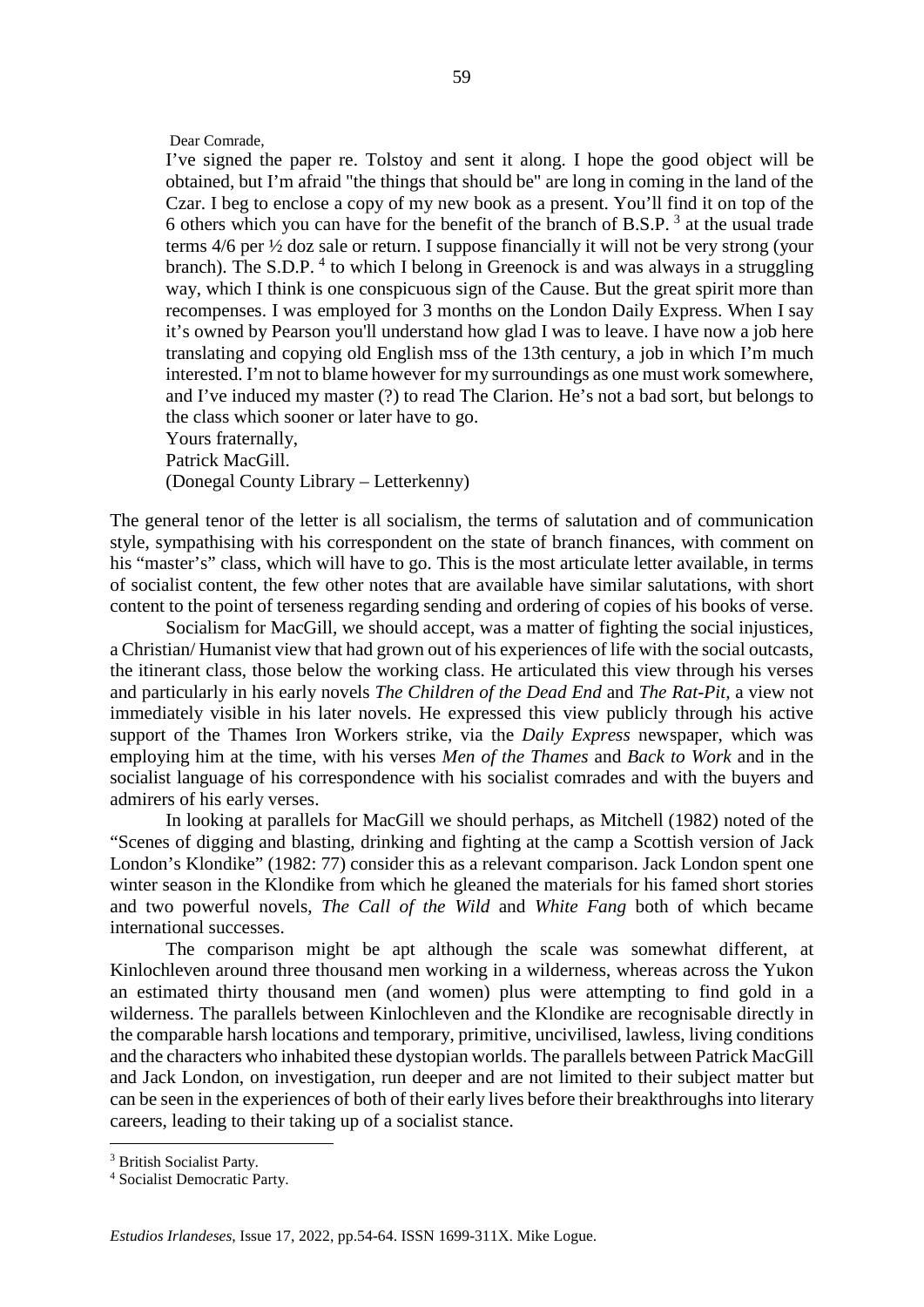Jack London had a fractured childhood, according to his biographer Earle Labor writing in Jack *London: An American Life (2012),* he was wet nursed for the first two years of his life, his father left his mother and subsequently there was a stepfather, John London from whom Jack took his family name. A venture by the family into farming failed with the family returning to the city of Oakland, California. With the family in straitened circumstances Jack was expected to work and earn money for the household, he recorded his bitterness in a later letter to a friend:

Duty – at ten years I was on the street selling newspapers. Every cent was turned over to my people, and I went to school in constant shame of the hats, shoes, clothes I wore [...] From then on, I had no childhood. Up at three in the morning to carry papers. When that was finished I did not go home but continued on to school. School out, my evening papers. Saturday I worked on an ice wagon. Sunday I went to a bowling alley and set up pins for drunken Dutchmen. Duty – I turned over every cent and went dressed as like a scarecrow. (Labor 2012: 21)

There is in this letter the feelings of resentment comparable to those recorded by MacGill as he was also expected to continually support the family through his feed working in Ireland and from his working time in Scotland with the pressure such that at times, he did not answer letters from home:

I wrote home to my own people. I was longing to hear from somebody who cared for me. In reply an angry letter came from my mother. "Why was I not sending home some money?" she asked. Another child had come into the family and there were many mouths to fill. "I would never have a day's luck in all my life if I forgot my father and mother." (MacGill 1967: 116)

His resentment expressed:

My parents had sinned against me in bringing me into a world in which I had to fight for crumbs with the dogs of the gutter […] bringing me into the world and then living on my labour – such an absurd and unjust state of things. (MacGill 1967: 117)

London relieved the drudgery of his situation through literature, at the age of ten he became voracious reader, as was MacGill to do at the age of eighteen years

The health of London's stepfather was failing and with no plans for high school the option for London was fulltime work in a factory, named as Hickmott's Cannery in West Oakland. At fourteen years of age London was not the youngest employee in the factory, sixand seven-year-old children were also employed there. The enormity of such ruthless exploitation left an indelible impression him: "My wages were small, but I worked such long hours that I sometimes made as high as fifty dollars a month […] I have worked in that hell hole for thirty-six straight hours, at a machine, and I was only a child." (Labor 2012: 32). The bitterness would be dramatized by London in a story, *The Apostate*, some ten years later.

Early experiences and the bitterness associated with them, seems to have fuelled the autobiographical themes in both MacGill and London's early works. London grew to abhor the lethal effects of factory labour, whereas MacGill grew to abhor the lethal effects of navvy labour and the dehumanising effects of the Irish agricultural migration work.

The path for London now diverged from that of MacGill in that it headed into adventure, not solely following the struggle to exist. He abandoned his factory work and joined the Oyster Pirates of the San Francisco Bay area working outside the law, learning of the low life on the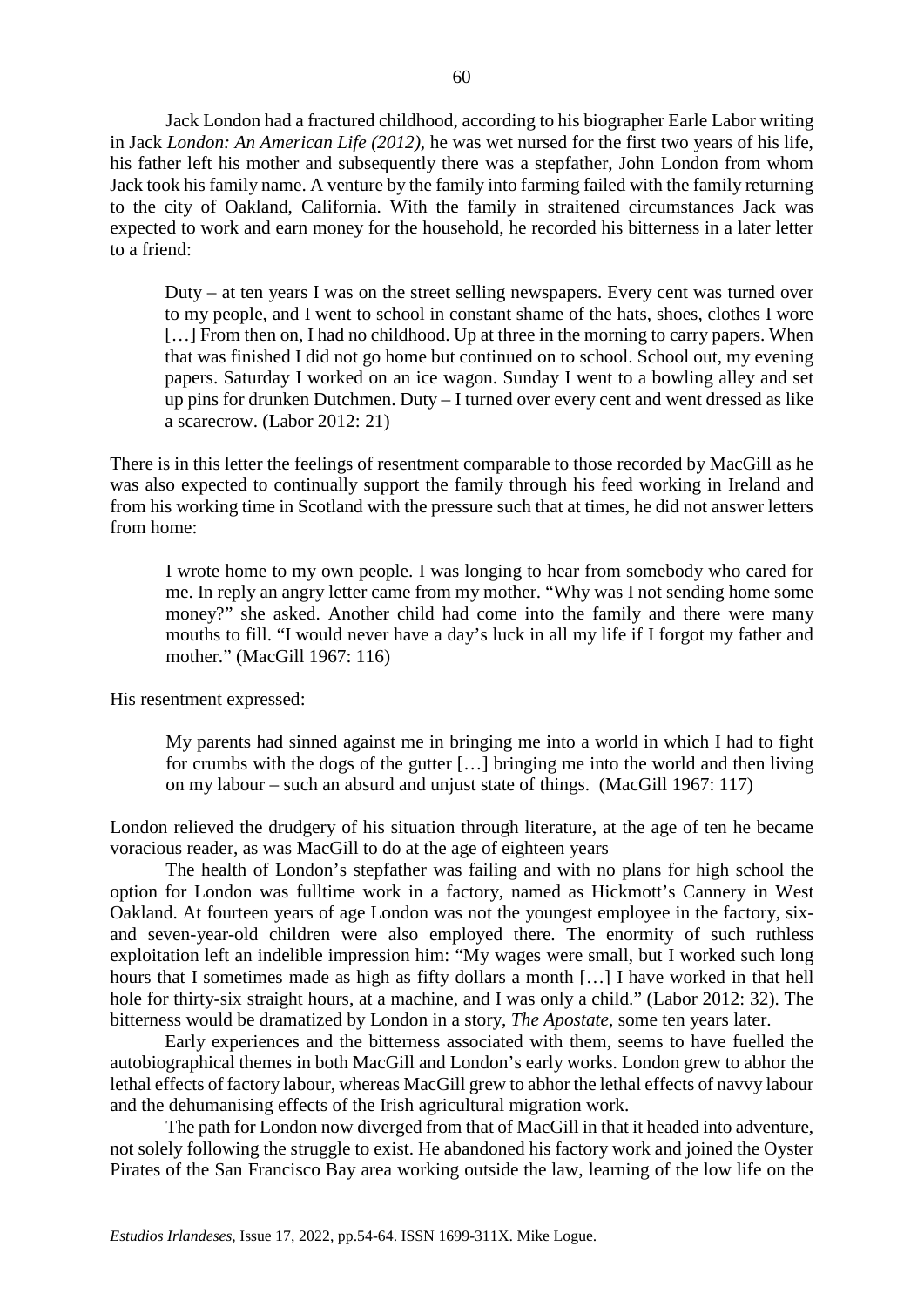waterfront. There followed an initial period of being "on the road" which meant in America using rail freight cars and more dangerously the roofs of rail passenger cars to get from place to place. (Labor 2012: 40-2). London subsequently signed on as an able seaman to a ship bound for the Bering seas and seal hunting. Aboard the ship there is a coming-of-age fight with another crewman "Big Red John" to prove himself (at the age of seventeen) and gain the respect of the other crewmen. (Labor 2012: 48). This would seem to have been a standard practice within writings about male groups at the time, MacGill documents a similar incident in *Children of the Dead End,* this is *his*fight (about the age of seventeen) with Carroty Dan (another redheaded man) to gain respect. (1967: 146-50). The experience of London's first run across the Pacific from San Francisco to Japan was to be the inspiration for his first publication *Story of a Typhoon off the Coast of Japan,* published in *The San Francisco Morning Post* and further, provided the basis for London's best-selling classic novel *The Sea Wolf.* Further sketches of his times in Japan were included in his later work *John Barleycorn.* 

Labor records in the biography, an epiphany for Jack London as expressed in his essay *How I became a Socialist,* published in *Comrade Vol 2 No 6 1903,* at a point following a short spell in prison for vagrancy:

I found myself looking upon life from a new and totally different angle. I had dropped down from the proletariat into what the sociologists loved to call the 'submerged tenth' and I was startled to discover the way in which that submerged tenth was recruited. (1903: 122)

These victims of a ruthless, unregulated economic system had been recruited just as I had been recruited as a "work beast", and when worn out and broken by the relentless grind they had been tossed into the pit of human destitution. (1903: 122)

London experienced a dreadful vision of his own future, he realised only education would lead him out of, as he defined it, the Social Pit.

I ran back to California and opened the books. I do not remember which one I opened first. It is an unimportant detail anyway. I – was already It, whatever It was, and by aid of the books I discovered that It was a Socialist. Since that day I have opened many books, but no economic argument, no lucid demonstration of the logic and inevitableness of Socialism affects me as profoundly and convincingly as I was affected on the day when I first saw the walls of the Social Pit rise around me and felt myself slipping down, down into the shambles at the bottom. (1903: 123)

A wider view of the need for education, not just of himself, but also of the oppressed rural people of his homeland is attributed to MacGill by Mullholland

Like other socialists he yearned for the day when the people of his own country would be educated enough to discern religion from superstition, tyranny from authority, reward from exploitation. His cri de coeur in a later novel […] Glenmornan […] If they were only educated, if they only read books, papers, anything. (1972: 33)

As would MacGill in Greenock, London came to listen to the street orators in Oakland, California. He found a socialist mentor in one of their number, and through the Oakland Free Public Library, found another mentor in a Christian Socialist librarian who introduced him to the works of Marx and Darwin, also cultural critics such as Arnold, Carlyle, and Ruskin. This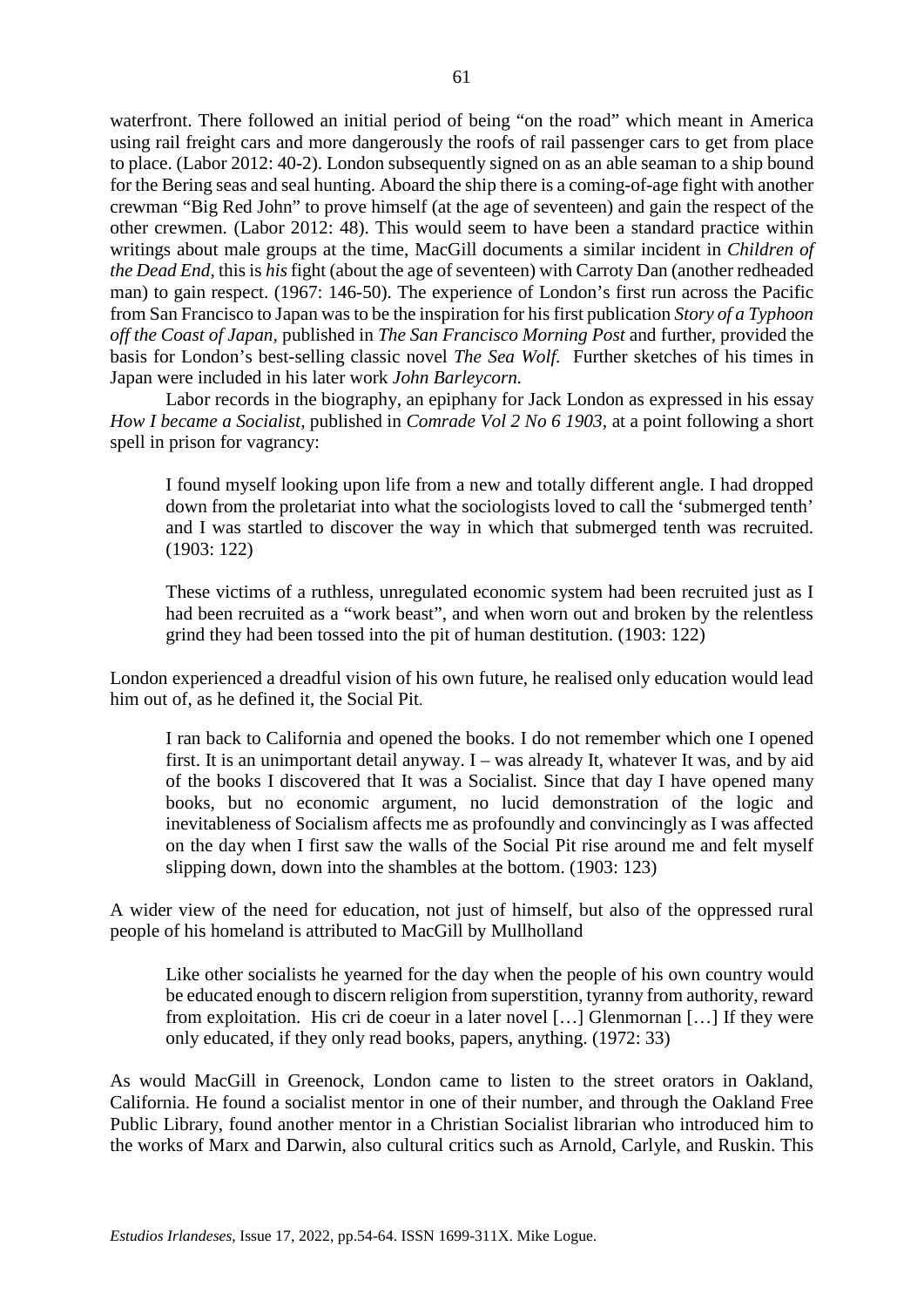element of self-education can be seen to be central and visible in the development of both London and MacGill.

London attempted to continue formal education through University of Berkley, but with his family under financial pressure had to leave to make money. He subsequently made his voyage to the Yukon, survived one season overwintering and returned to California with his observations and tales of his fellows that would become the most well-known of his works, as MacGill would later come down from Kinlochleven with his observations and tales of his fellows that will become part of his best-known work.

Patrick MacGill can be seen as a kindred spirit of Jack London, a parallel traveller through similar experiences. Both had witnessed and experienced working amid the outcasts of their society, "the submerged tenth" as Jack London recorded it, and both had made their outrage visible in their published works. Patrick MacGill followed a similar path to Jack London through his self-education, through his path towards socialism, and how he took his formative experiences and made them accessible to a reading public.

That MacGill's works were of interest to others with socialist views across the literary world such as Jack London and Sinclair Lewis (Nobel laureate 1930) is caught in this brief view of their correspondence.

> Makawao Maui. 30 June 1915

Dear Sinclair Lewis:

In reply to yours of June 3, 1915. I have been home on the ranch only for several rush days in the past ten months. I have been going some, and am going some, hence brief replies to my correspondents.

Several months ago I ordered a copy of *The Rat-Pit.* It must be waiting for me now on the ranch, where I expect to arrive at the latter end of July. Your copy will also be waiting for me at that time. If I feel moved to say something about the book I shall certainly say it, and send it to you ---- if you will catch me with a letter of reminder that will arrive at the ranch on or about July 20, of this year……

> Sincerely yours Jack London

p.s. Don't forget the letter enet *The Rat-Pit,* about July 20 - (Labor et al 1988: 406)

We can infer from this short note that there was already an interest in MacGill's works from the socialist communities as far distant as the United States. That Jack London had ordered a copy of *The Rat-Pit* is testament, but also that Sinclair Lewis thought enough of the work to send a copy to Jack London for comment, although Lewis at this point in his career was working as an editor for George Doran, the US publisher of MacGill's work so we might assume Lewis was soliciting comment for advertising purposes, as does Labor et al (1988: 406) However, the continuation of the correspondence is not available and we are left with this glimpse of a connection between London and MacGill through a work carrying a shared concern for London's "Submerged Tenth".

There is no direct reference visible between MacGill and London that guides MacGill on the path to socialism. MacGill may have read London, but he does not declare it. I would be more of the opinion that MacGill and London represent the members of that lower layer of the working classes that recognised the social deprivation around them and recognised that socialism and education were the ways to better the lives of those trapped within it.

Although today MacGill's works are not remembered by the reading public, perhaps we should consider this: Jack London's best remembered works are his adventure novels, not his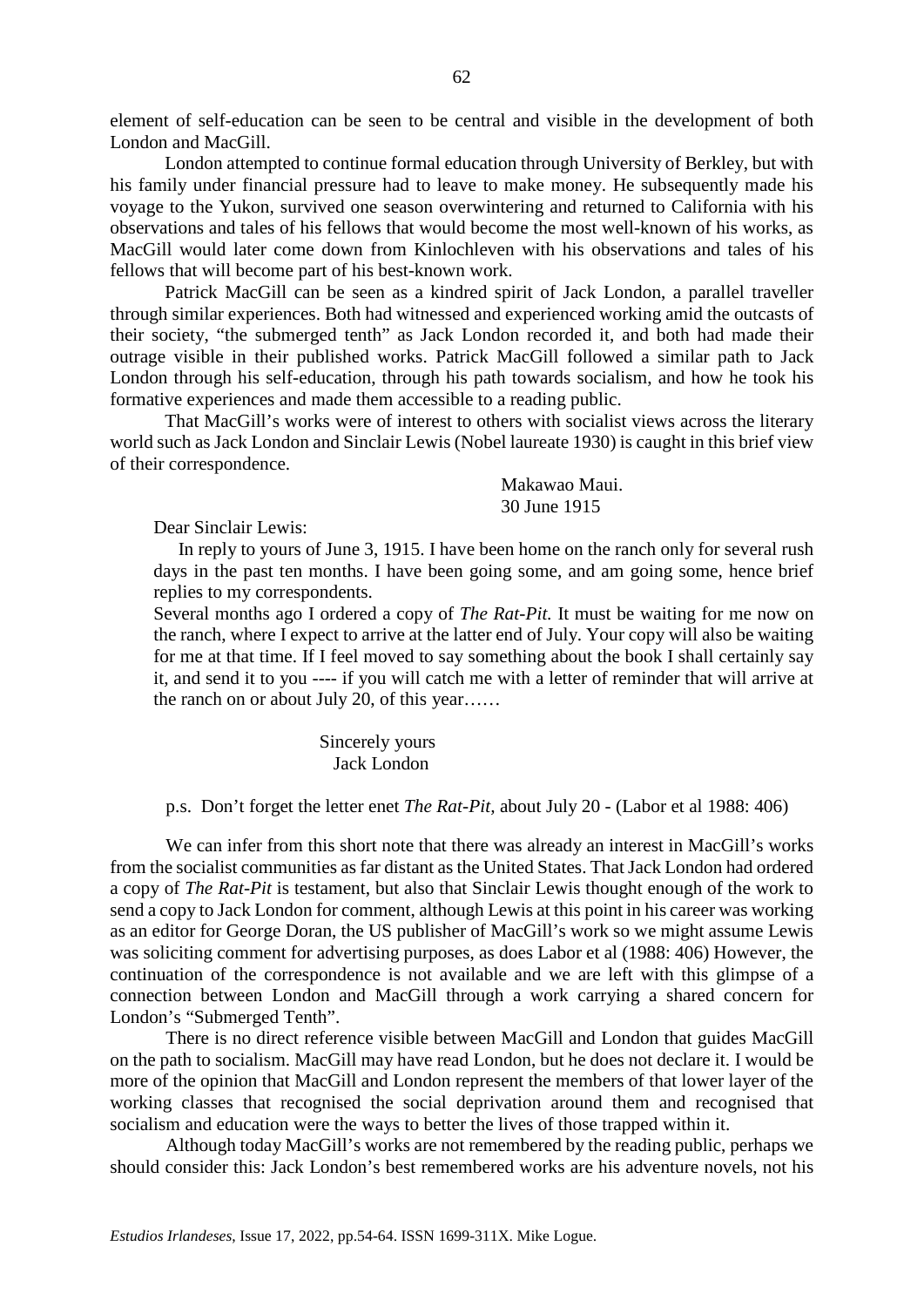works with socialist themes. Best remembered, *The Call of the Wild* was a success at the time of publication but was not the most successful of his works, it was outsold by *The Sea Wolf*  with the later *Burning Daylight* as the topmost seller of London's lifetime. What looks to have kept the *Call of the Wild* in the public consciousness is the number of adaptations, at least seven, made for the cinema and television over the years from 1923 up to the present day of 2020, without which, perhaps Jack London's name and work might be as little remembered as MacGill's name and work.

## **Works Cited**

- Deane, Seamus (1985). "Extremes." *London Review of Books* 7 (2), 7 February. <https://www.lrb.co.uk/the-paper/v07/n02/seamus-deane/extremes>
- Dudley Edwards, Owen (1986). "Patrick MacGill and the making of a historical source, with a handlist of his works." *The Innes Review of the Scottish Catholic Historical Association*, 37 (2): 73-99.
- Gregor, M. and Crichton, R. (1946). *From Croft to Factory.* Edinburgh: Thomas Nelson and Sons.
- Labor, Earle (2012). *Jack London: An American Life.* New York: Farrar, Strauss, and Giroux.
- London, Jack et al. (1988). *The Letters of Jack London*, edited by Earle Labor, Robert C. Leitz, III, and I. Milo Shepard. Stanford: Stanford University Press. Internet Archive Open Library<https://archive.org/details/lettersofjacklon03jack>
- London, Jack (1903). "How I became a Socialist." *Comrade* 2 (6) March: 122-123. <https://www.marxists.org/history/usa/pubs/comrade/index.htm>
- MacGill, Patrick (1967). *The Children of the Dead End.* Bath: Cedric Chivers Ltd.. \_\_\_\_\_ (1915). *The Rat-Pit.* New York: George H. Doran Co..
- <http://hdl.handle.net/2027/uc2.ark:/13960/t8hd7r50s>
- McGlynn, Lochlinn (1944). "Patrick MacGill." *The Bell* IX, October: 31-39.
- Mitchell, Jack (1982). "Early harvest: three anti-capitalist novels published in 1914." *The Socialist Novel in Britain*, edited by Klaus, H. Gustav*.* Brighton: Harvester. 67-81.
- Mulholland, Joe (1971). "Patrick MacGill: The Birth of a Legend." *Donegal Annual* 1971: 27- 38.
- Phillips, Terry (2010). "The Wisdom of Experience: Patrick MacGill's Irishness Reassessed." *Sub-Versions, Transnational Readings of Modern Irish Literature*, edited by Ciaran Ross. Amsterdam and New York: Rodopi. 29-52.

Donegal County Library – Letterkenny: Transcript of Letter with Socialist Content.

Newspaper Archives *Daily Express*: 29 November 1911 *Daily Express*: 13 December 1911 Archive<https://www.ukpressonline.co.uk/ukpressonline> *Dundee Courier*: 29 October 1923 Archive [https://www.britishnewspaperarchive.co.uk](https://www.britishnewspaperarchive.co.uk/)

Abstract in Spanish: Reviewed and edited, José Manuel Pulido Palomo: Madrid, October 2021.

Received: 3 June 2021 Final version accepted: 20 October 2021